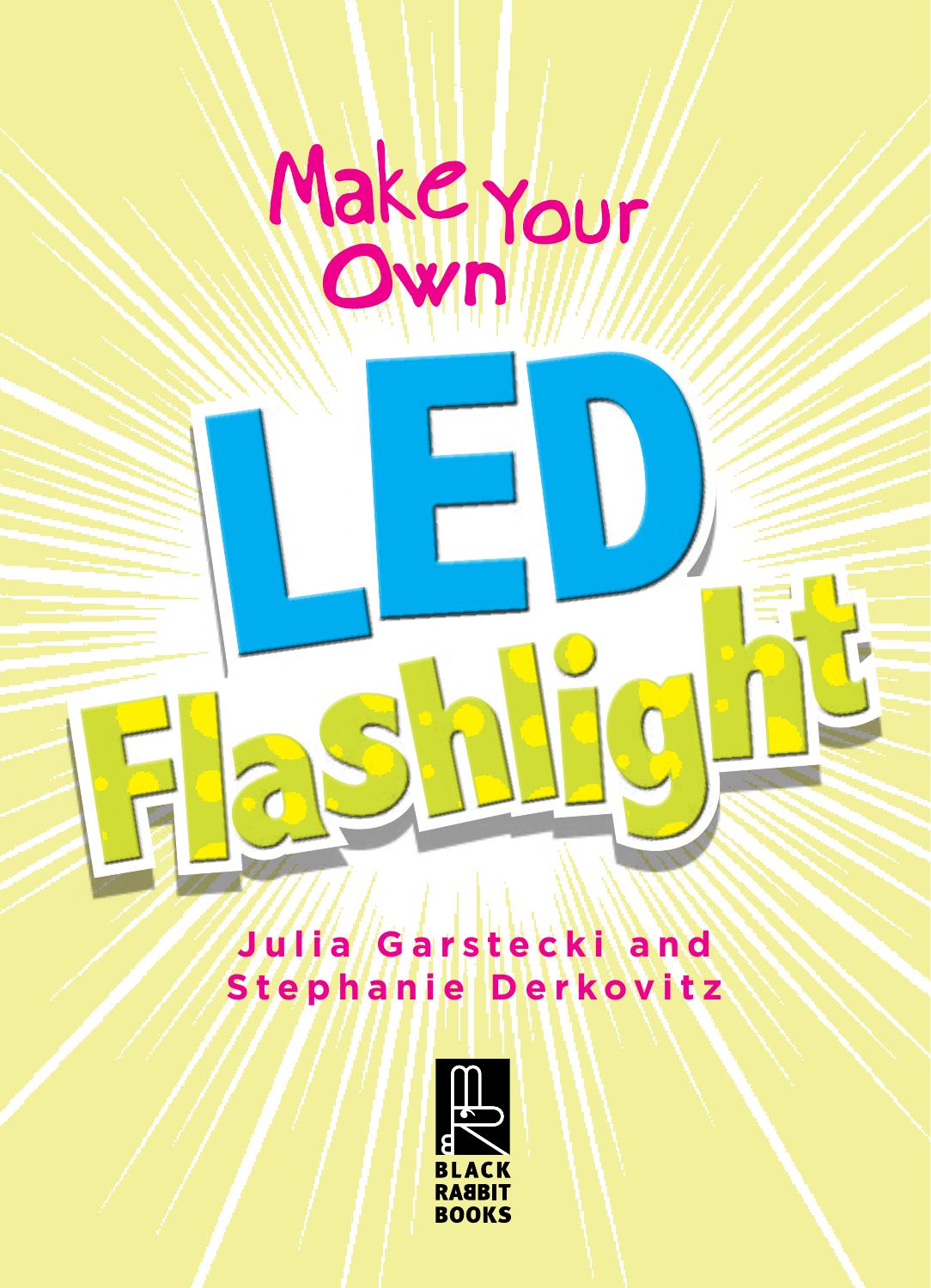Hi Jinx is published by Black Rabbit Books P.O. Box 3263, Mankato, Minnesota, 56002. www.blackrabbitbooks.com Copyright © 2020 Black Rabbit Books

Marysa Storm, editor; Michael Sellner, designer; Omay Ayres, photo researcher

All rights reserved. No part of this book may be reproduced in any form without written permission from the publisher.

Names: Garstecki, Julia, author. | Derkovitz, Stephanie, author. Title: Make your own LED flashlight / by Julia Garstecki and Stephanie Derkovitz. Description: Mankato, Minnesota : Bolt/Black Rabbit Books, [2020] | Series: Hi jinx. Make your own fun | Includes bibliographical references and index. | Audience: Ages 9-12. | Audience: Grades 4 to 6. Identifiers: LCCN 2018033590 (print) | LCCN 2018036490 (ebook) | ISBN 9781680729405 (e-book) | ISBN 9781680729344 (library binding) | ISBN 9781644660652 (paperback) Subjects: LCSH: Flashlights–Design and construction–Juvenile literature. |Light emitting diodes–Juvenile literature. Classification: LCC TK4388 (ebook) | LCC TK4388 .G37 2020 (print) | DDC 621.32–dc23 LC record available at https://lccn.loc.gov/2018033590

Printed in China. 1/19

## Image Credits

Alamy: David J. Green - electrical, 7 (alum. tape); toons4biz, Cover (bolts), 2–3 (bolts), 4 (bolts); Black Rabbit Books: Michael Sellner, 7 (battery, light), 8 (steps), 10–11 (tools), 12–13, 13 (tools), 14, 15 (tool), 16, 18–19 (tool); Shutterstock: Arcady, 7 (sticky note); belka\_35, 7 (scissors); Coprid, 7 (clear tape); Fedorov Oleksiy, 7 (pencil); Galyna G, 15 (bkgd); Georgii Red, Cover (middle bolt); Jumnong, 7 (electrical tape); Memo Angeles, Cover (bulbs), 4 (bulb), 5 (bulb), 6 (bulb), 15 (bulbs), 18 (hand), 19 (bulb), 20 (bulb), 21 (bulb); mohinimurti, Back Cover (bkgd), 4 (bkgd), 12 (bkgd); Mumut, 19 (glasses); opicobello, 10 (tear), 14 (tear); Pand P Studio, 1; Pasko Maksim, Back Cover (tear), 13 (tear), 18 (tear), 23 (tear), 24; Patoman Color, Cover (tube), 4 (tube), 23 (tube); pitju, 6 (curl), 21 (curl); Ron Dale, 5 (marker stroke), 6 (marker stroke), 14 (marker stroke), 17 (marker stroke), 18 (marker stroke), 20 (marker stroke); supawat bursuk, 7 (tp roll); tawatchai.m, Cover (limbs), 4 (limbs), 23 (limbs); totallypic, 8 (arrow, circles), 10 (arrows), 11 (arrows), 12–13 (arrows), 18 (arrow), 19 (arrow); Vector Tradition, Cover (expression), 4 (expression), 23 (expression); yavi, 20 (dance) Every effort has been made to contact copyright holders for material reproduced in this book. Any omissions will be rectified in subsequent printings if notice is given to the publisher.



**CHAPTER 1** Get Ready for Some Fun!........ **CHAPTER 2** Let's Make It!......... **CHAPTER 3** Get in on the Hi Jinx. .20

**Other Resources.** . . . . . . . . . . 22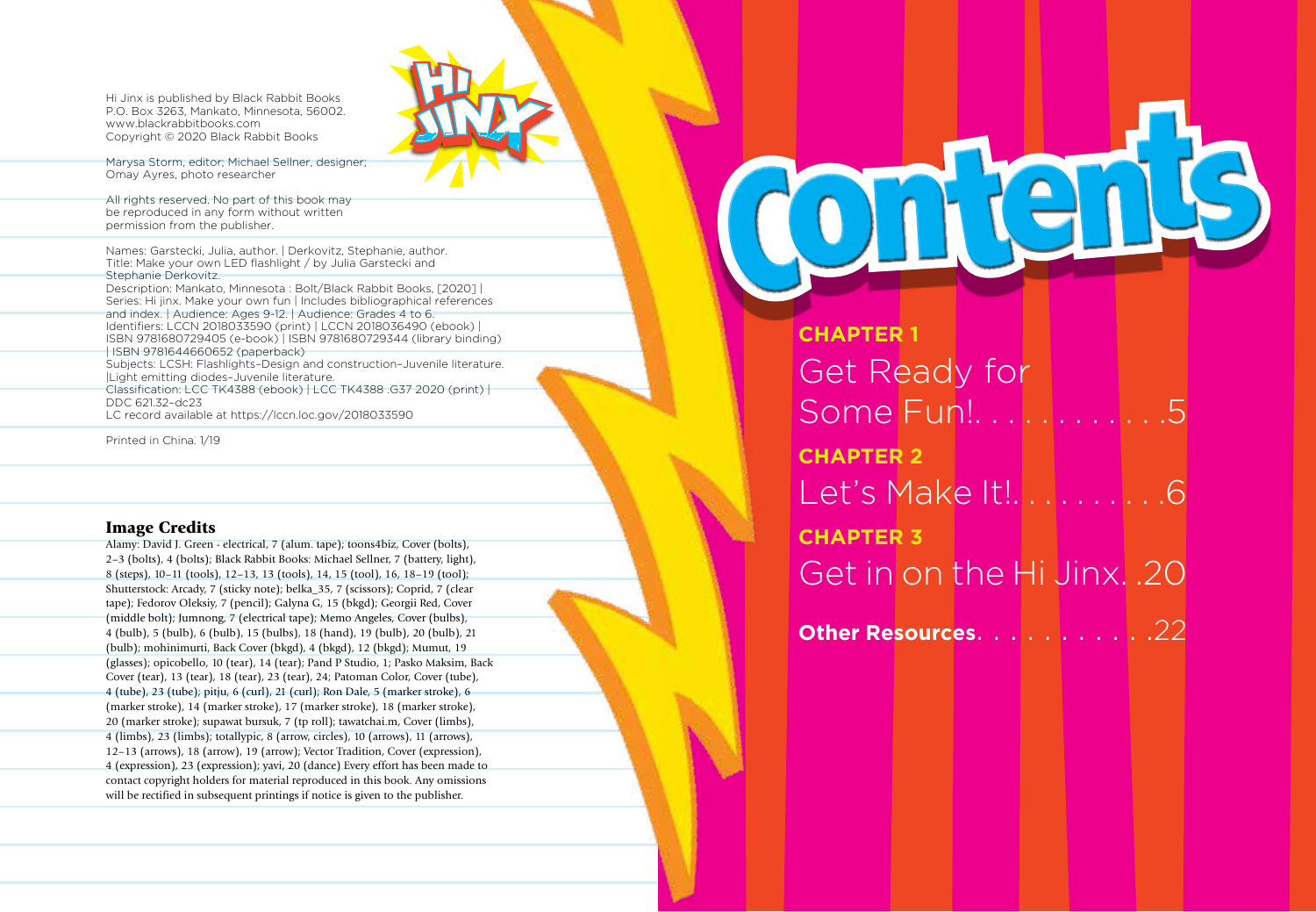

Making your own fun isn't complicated. In fact, it can even be useful. Today's handy fun is a flashlight! You never know when you might need one. They're essential for nighttime adventures. You need one if the power goes out on a stormy night too. So get building! There's fun **Chapte**<br> **Get**<br>
Making y<br>
complicated<br>
be useful. T<br>
flashlight!<br>
might need<br>
night too. S<br>
to be had.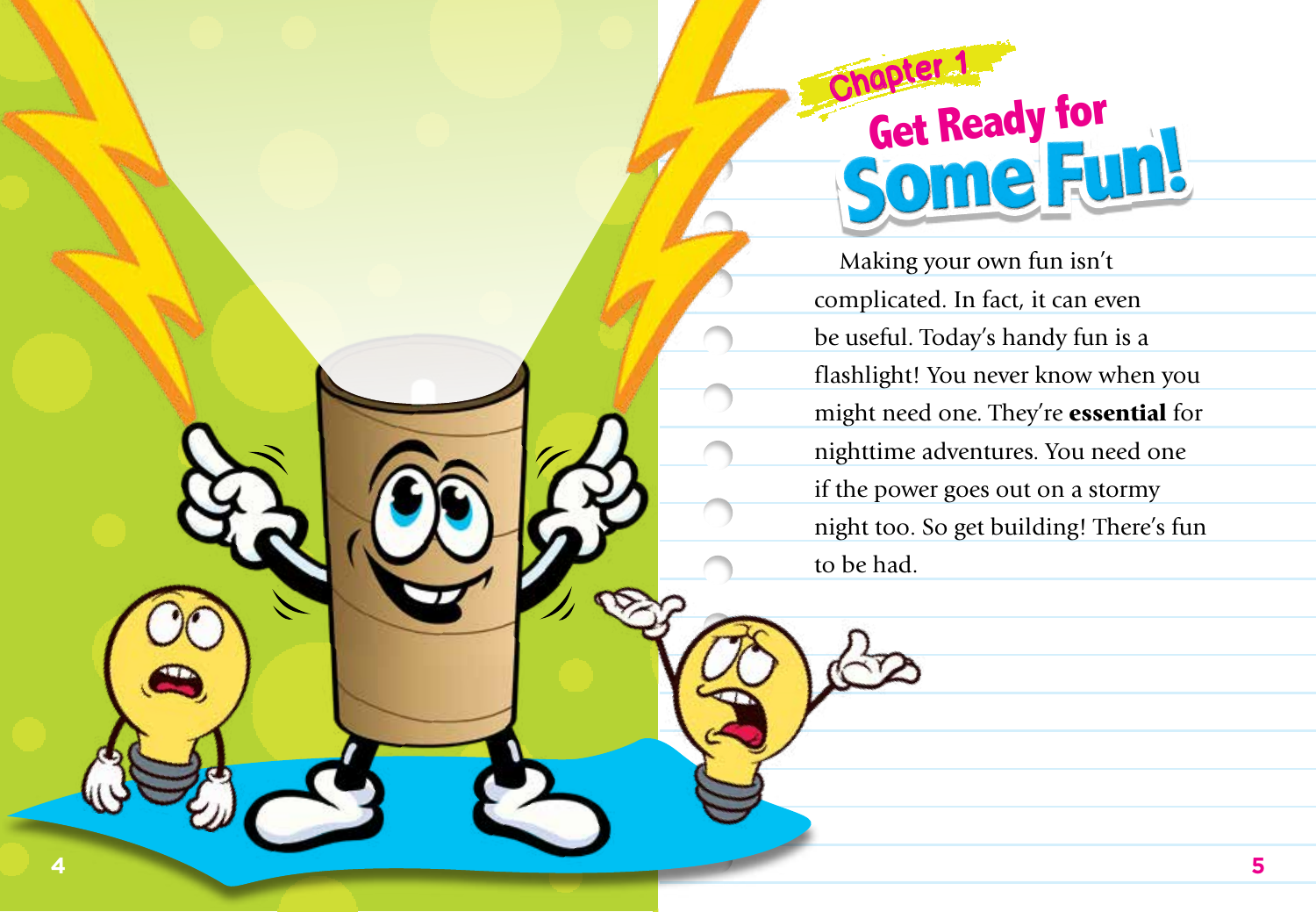

Building a flashlight might seem hard. But it really isn't. Just gather some supplies, and get to work. Don't worry if something doesn't work right away. Experiment until it does. And, most importantly, remember to have fun!